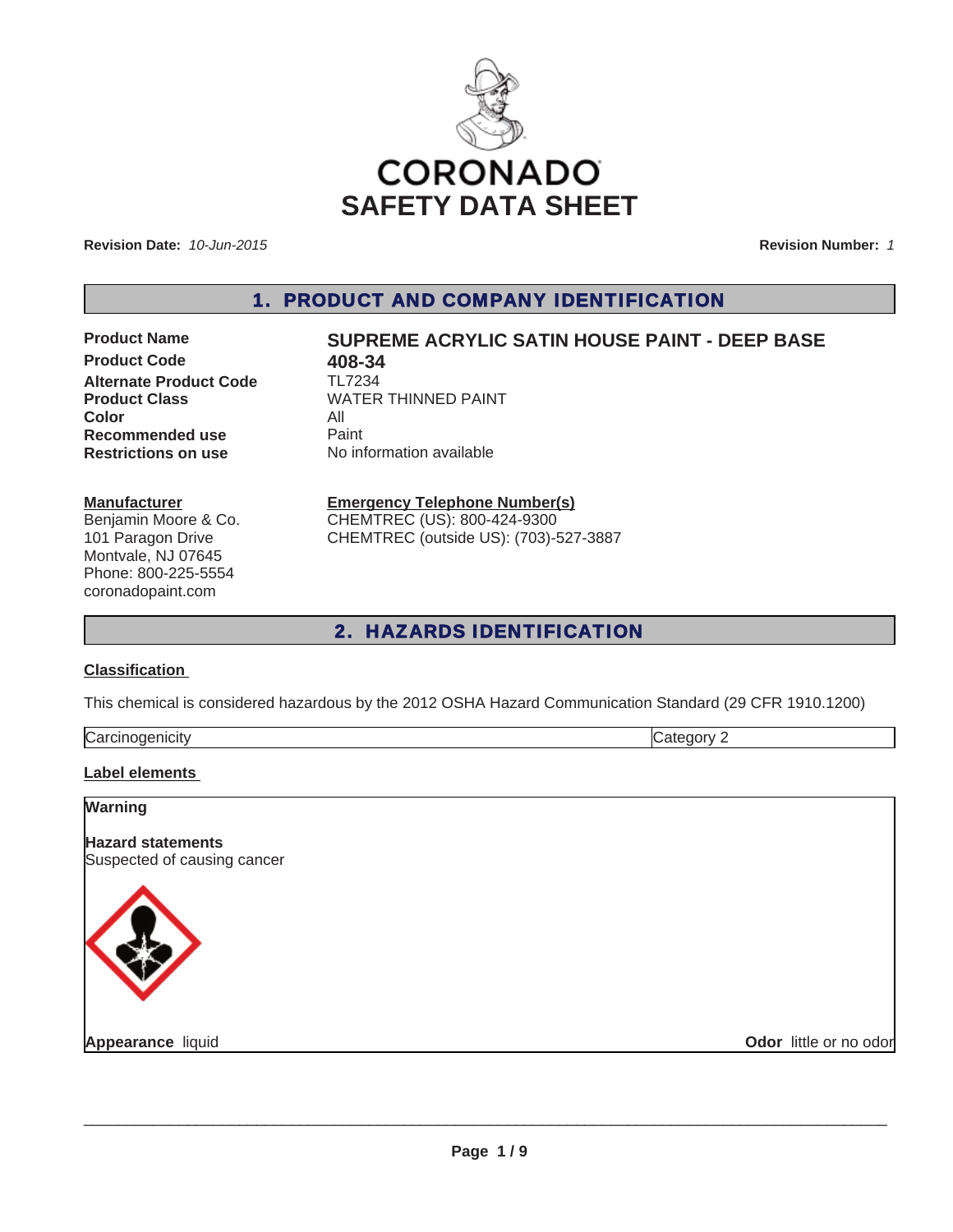## **Precautionary Statements - Prevention**

Obtain special instructions before use Do not handle until all safety precautions have been read and understood Use personal protective equipment as required

## **Precautionary Statements - Response**

If exposed or concerned get medical attention

# **Precautionary Statements - Storage**

Store locked up

# **Precautionary Statements - Disposal**

Dispose of contents/container to an approved waste disposal plant

# **Hazards not otherwise classified (HNOC)**

Not Applicable

## **Other information**

No information available

# 3. COMPOSITION INFORMATION ON COMPONENTS

 $\_$  ,  $\_$  ,  $\_$  ,  $\_$  ,  $\_$  ,  $\_$  ,  $\_$  ,  $\_$  ,  $\_$  ,  $\_$  ,  $\_$  ,  $\_$  ,  $\_$  ,  $\_$  ,  $\_$  ,  $\_$  ,  $\_$  ,  $\_$  ,  $\_$  ,  $\_$  ,  $\_$  ,  $\_$  ,  $\_$  ,  $\_$  ,  $\_$  ,  $\_$  ,  $\_$  ,  $\_$  ,  $\_$  ,  $\_$  ,  $\_$  ,  $\_$  ,  $\_$  ,  $\_$  ,  $\_$  ,  $\_$  ,  $\_$  ,

| <b>Chemical Name</b>                                                         | <b>CAS-No</b> | Weight % (max) |
|------------------------------------------------------------------------------|---------------|----------------|
| Kaolin                                                                       | 1332-58-7     | 10             |
| Titanium dioxide                                                             | 13463-67-7    | 10             |
| Nepheline syenite                                                            | 37244-96-5    |                |
| Propanoic acid, 2-methyl-, monoester with<br>2,2,4-trimethyl-1,3-pentanediol | 25265-77-4    |                |
| Zinc oxide                                                                   | 1314-13-2     |                |
| Sodium C14-C16 olefin sulfonate                                              | 68439-57-6    | 0.5            |
| Urea, N-(3,4-dichlorophenyl)-N,N-dimethyl-                                   | 330-54-1      | 0.5            |

# 4. FIRST AID MEASURES

| <b>General Advice</b>                            | No hazards which require special first aid measures.                                               |
|--------------------------------------------------|----------------------------------------------------------------------------------------------------|
| <b>Eye Contact</b>                               | Rinse thoroughly with plenty of water for at least 15 minutes and consult a<br>physician.          |
| <b>Skin Contact</b>                              | Wash off immediately with soap and plenty of water removing all contaminated<br>clothes and shoes. |
| <b>Inhalation</b>                                | Move to fresh air. If symptoms persist, call a physician.                                          |
| Ingestion                                        | Clean mouth with water and afterwards drink plenty of water. Consult a physician<br>if necessary.  |
| <b>Most Important</b><br><b>Symptoms/Effects</b> | None known.                                                                                        |
| <b>Notes To Physician</b>                        | Treat symptomatically.                                                                             |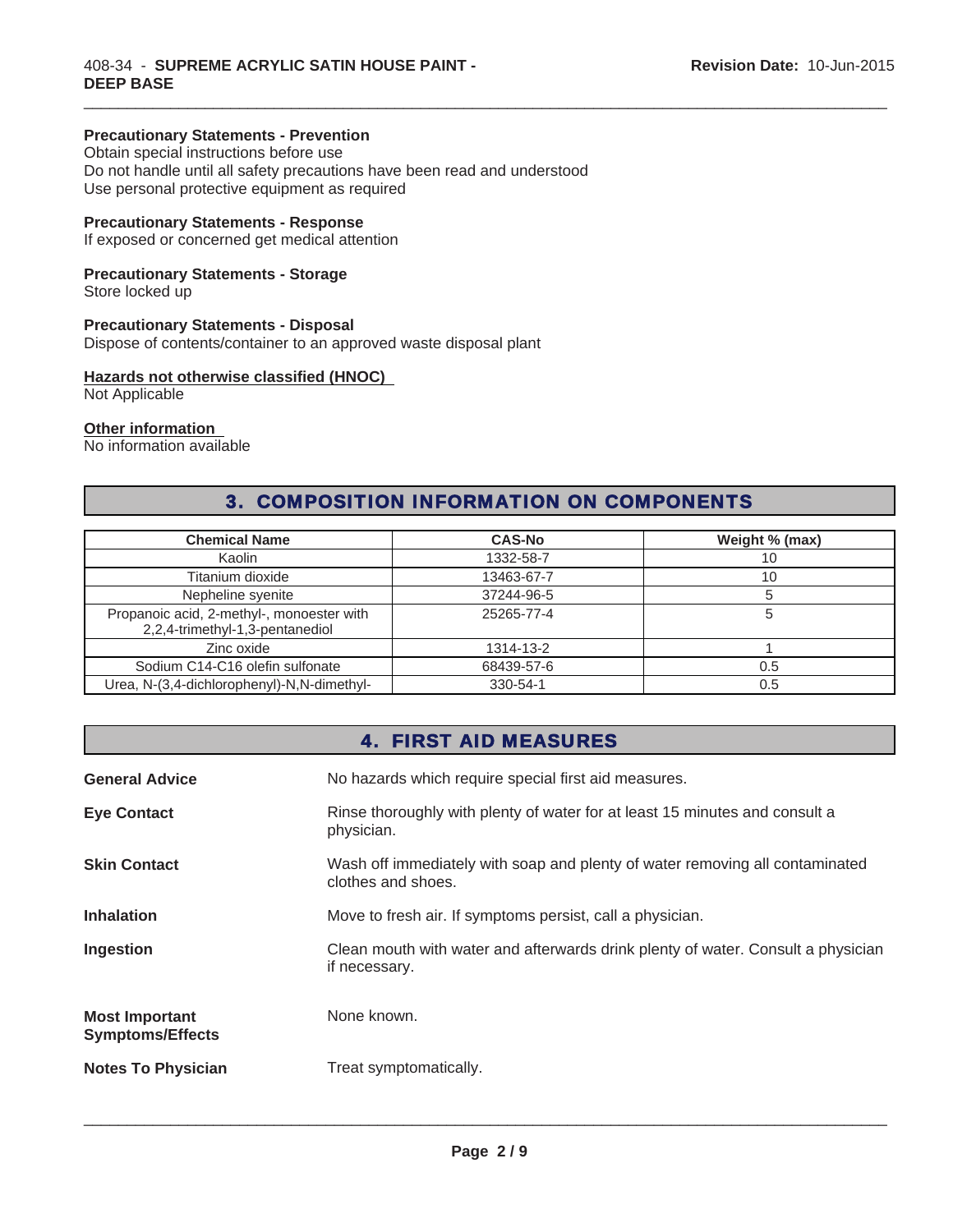# 5. FIRE-FIGHTING MEASURES

 $\_$  ,  $\_$  ,  $\_$  ,  $\_$  ,  $\_$  ,  $\_$  ,  $\_$  ,  $\_$  ,  $\_$  ,  $\_$  ,  $\_$  ,  $\_$  ,  $\_$  ,  $\_$  ,  $\_$  ,  $\_$  ,  $\_$  ,  $\_$  ,  $\_$  ,  $\_$  ,  $\_$  ,  $\_$  ,  $\_$  ,  $\_$  ,  $\_$  ,  $\_$  ,  $\_$  ,  $\_$  ,  $\_$  ,  $\_$  ,  $\_$  ,  $\_$  ,  $\_$  ,  $\_$  ,  $\_$  ,  $\_$  ,  $\_$  ,

| <b>Suitable Extinguishing Media</b>                                                          |                                                    | Use extinguishing measures that are appropriate to local<br>circumstances and the surrounding environment.      |  |
|----------------------------------------------------------------------------------------------|----------------------------------------------------|-----------------------------------------------------------------------------------------------------------------|--|
| <b>Protective Equipment And Precautions For</b><br><b>Firefighters</b>                       | and full protective gear.                          | As in any fire, wear self-contained breathing apparatus<br>pressure-demand, MSHA/NIOSH (approved or equivalent) |  |
| <b>Specific Hazards Arising From The Chemical</b>                                            |                                                    | Closed containers may rupture if exposed to fire or<br>extreme heat.                                            |  |
| <b>Sensitivity To Mechanical Impact</b>                                                      | No                                                 |                                                                                                                 |  |
| <b>Sensitivity To Static Discharge</b>                                                       | No.                                                |                                                                                                                 |  |
| <b>Flash Point Data</b><br>Flash Point (°F)<br>Flash Point (°C)<br><b>Flash Point Method</b> | Not applicable<br>Not applicable<br>Not applicable |                                                                                                                 |  |
| <b>Flammability Limits In Air</b>                                                            |                                                    |                                                                                                                 |  |
| <b>Lower Explosion Limit</b><br><b>Upper Explosion Limit</b>                                 | Not applicable<br>Not applicable                   |                                                                                                                 |  |
| Health: 1<br>Flammability: 0<br>NFPA                                                         | <b>Instability: 0</b>                              | <b>Special: Not Applicable</b>                                                                                  |  |
| <b>NFPA Legend</b>                                                                           |                                                    |                                                                                                                 |  |

- 0 Not Hazardous
- 1 Slightly
- 2 Moderate
- 3 High 4 - Severe
- 

*The ratings assigned are only suggested ratings, the contractor/employer has ultimate responsibilities for NFPA ratings where this system is used.*

*Additional information regarding the NFPA rating system is available from the National Fire Protection Agency (NFPA) at www.nfpa.org.*

# 6. ACCIDENTAL RELEASE MEASURES

| <b>Personal Precautions</b>      | Avoid contact with skin, eyes and clothing. Ensure adequate ventilation.                             |
|----------------------------------|------------------------------------------------------------------------------------------------------|
| <b>Other Information</b>         | Prevent further leakage or spillage if safe to do so.                                                |
| <b>Environmental Precautions</b> | See Section 12 for additional Ecological Information.                                                |
| <b>Methods For Clean-Up</b>      | Soak up with inert absorbent material. Sweep up and shovel into suitable<br>containers for disposal. |

# 7. HANDLING AND STORAGE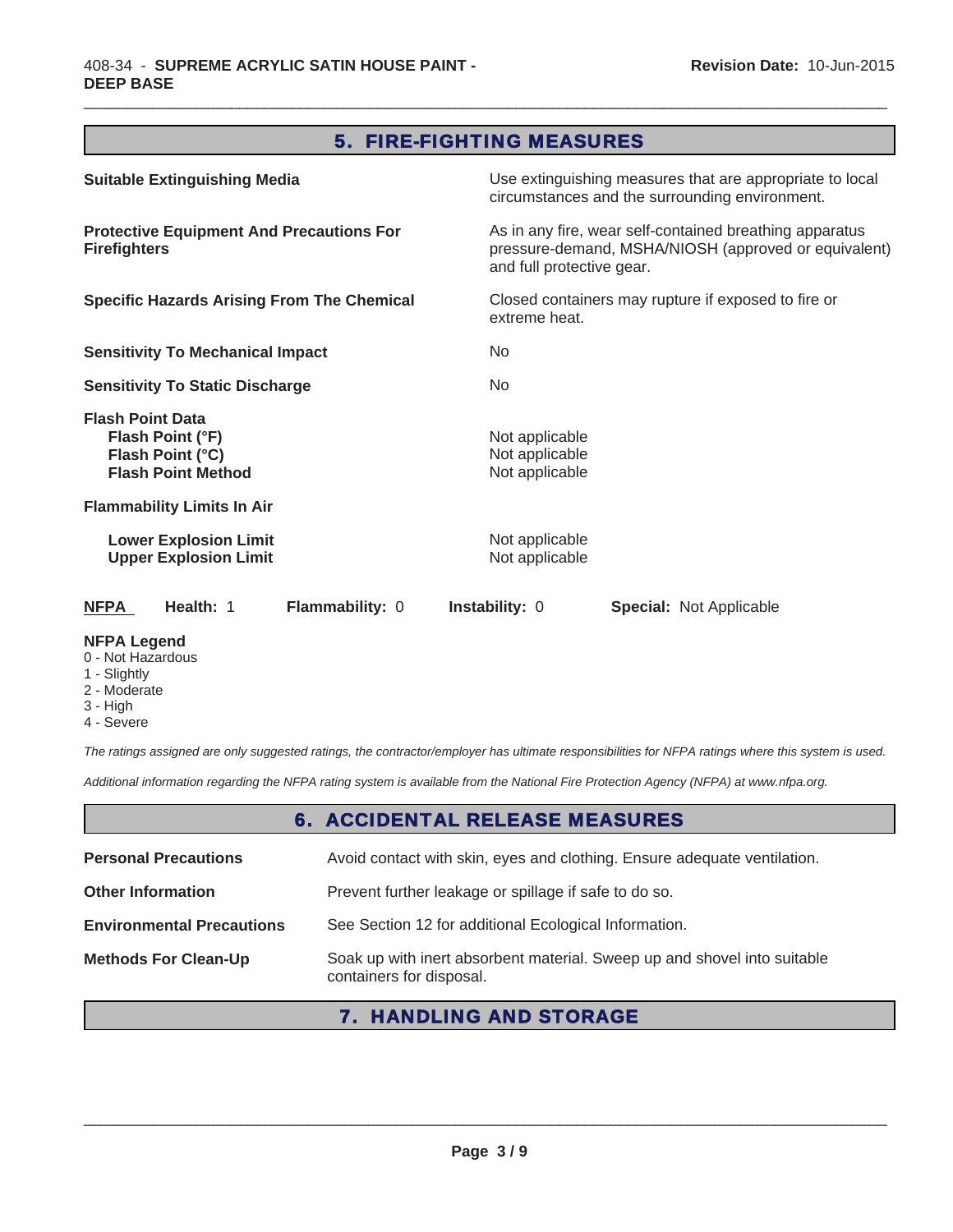| <b>Handling</b>               | Avoid contact with skin, eyes and clothing. Avoid breathing vapors, spray mists or<br>sanding dust. In case of insufficient ventilation, wear suitable respiratory<br>equipment. |
|-------------------------------|----------------------------------------------------------------------------------------------------------------------------------------------------------------------------------|
| <b>Storage</b>                | Keep container tightly closed. Keep out of the reach of children.                                                                                                                |
| <b>Incompatible Materials</b> | No information available                                                                                                                                                         |

 $\_$  ,  $\_$  ,  $\_$  ,  $\_$  ,  $\_$  ,  $\_$  ,  $\_$  ,  $\_$  ,  $\_$  ,  $\_$  ,  $\_$  ,  $\_$  ,  $\_$  ,  $\_$  ,  $\_$  ,  $\_$  ,  $\_$  ,  $\_$  ,  $\_$  ,  $\_$  ,  $\_$  ,  $\_$  ,  $\_$  ,  $\_$  ,  $\_$  ,  $\_$  ,  $\_$  ,  $\_$  ,  $\_$  ,  $\_$  ,  $\_$  ,  $\_$  ,  $\_$  ,  $\_$  ,  $\_$  ,  $\_$  ,  $\_$  ,

# 8. EXPOSURE CONTROLS / PERSONAL PROTECTION

# **Exposure Limits**

| <b>Chemical Name</b>                       | <b>ACGIH</b>                                   | <b>OSHA</b>                                                  |
|--------------------------------------------|------------------------------------------------|--------------------------------------------------------------|
| Kaolin                                     | 2 mg/m <sup>3</sup> - TWA                      | 15 mg/m <sup>3</sup> - TWA total<br>$5 \text{ mg/m}^3$ - TWA |
| Titanium dioxide                           | 10 mg/m <sup>3</sup> - TWA                     | 15 mg/m <sup>3</sup> - TWA                                   |
| Nepheline syenite                          | N/E                                            | 5 mg/m <sup>3</sup> - TWA (nuisance dust)                    |
| Zinc oxide                                 | $2 \text{ mg/m}^3$ - TWA<br>10 mg/m $3 -$ STEL | $5$ mg/m <sup>3</sup> - TWA<br>15 mg/m $3$ - TWA             |
| Urea, N-(3,4-dichlorophenyl)-N,N-dimethyl- | 10 mg/m <sup>3</sup> - TWA                     | N/E                                                          |

## **Legend**

ACGIH - American Conference of Governmental Industrial Hygienists Exposure Limits OSHA - Occupational Safety & Health Administration Exposure Limits N/E - Not Established

| <b>Engineering Measures</b>                                                                                                   | Ensure adequate ventilation, especially in confined areas.                                                                                                  |  |
|-------------------------------------------------------------------------------------------------------------------------------|-------------------------------------------------------------------------------------------------------------------------------------------------------------|--|
| <b>Personal Protective Equipment</b><br><b>Eye/Face Protection</b><br><b>Skin Protection</b><br><b>Respiratory Protection</b> | Safety glasses with side-shields.<br>Protective gloves and impervious clothing.<br>In case of insufficient ventilation wear suitable respiratory equipment. |  |
| <b>Hygiene Measures</b>                                                                                                       | Avoid contact with skin, eyes and clothing. Remove and wash contaminated                                                                                    |  |

clothing before re-use. Wash thoroughly after handling.

# 9. PHYSICAL AND CHEMICAL PROPERTIES

| little or no odor<br>Odor<br>No information available<br><b>Odor Threshold</b><br>Density (Ibs/gal)<br>$9.8 - 10.2$<br><b>Specific Gravity</b><br>$1.17 - 1.22$<br>рH<br><b>Viscosity (cps)</b><br><b>Solubility</b><br><b>Water Solubility</b><br><b>Evaporation Rate</b><br><b>Vapor Pressure</b><br><b>Vapor Density</b><br>Wt. % Solids<br>$40 - 50$<br>$30 - 40$<br>Vol. % Solids | No information available<br>No information available<br>No information available<br>No information available<br>No information available<br>No information available<br>No information available |
|----------------------------------------------------------------------------------------------------------------------------------------------------------------------------------------------------------------------------------------------------------------------------------------------------------------------------------------------------------------------------------------|--------------------------------------------------------------------------------------------------------------------------------------------------------------------------------------------------|
| Wt. % Volatiles<br>$50 - 60$                                                                                                                                                                                                                                                                                                                                                           |                                                                                                                                                                                                  |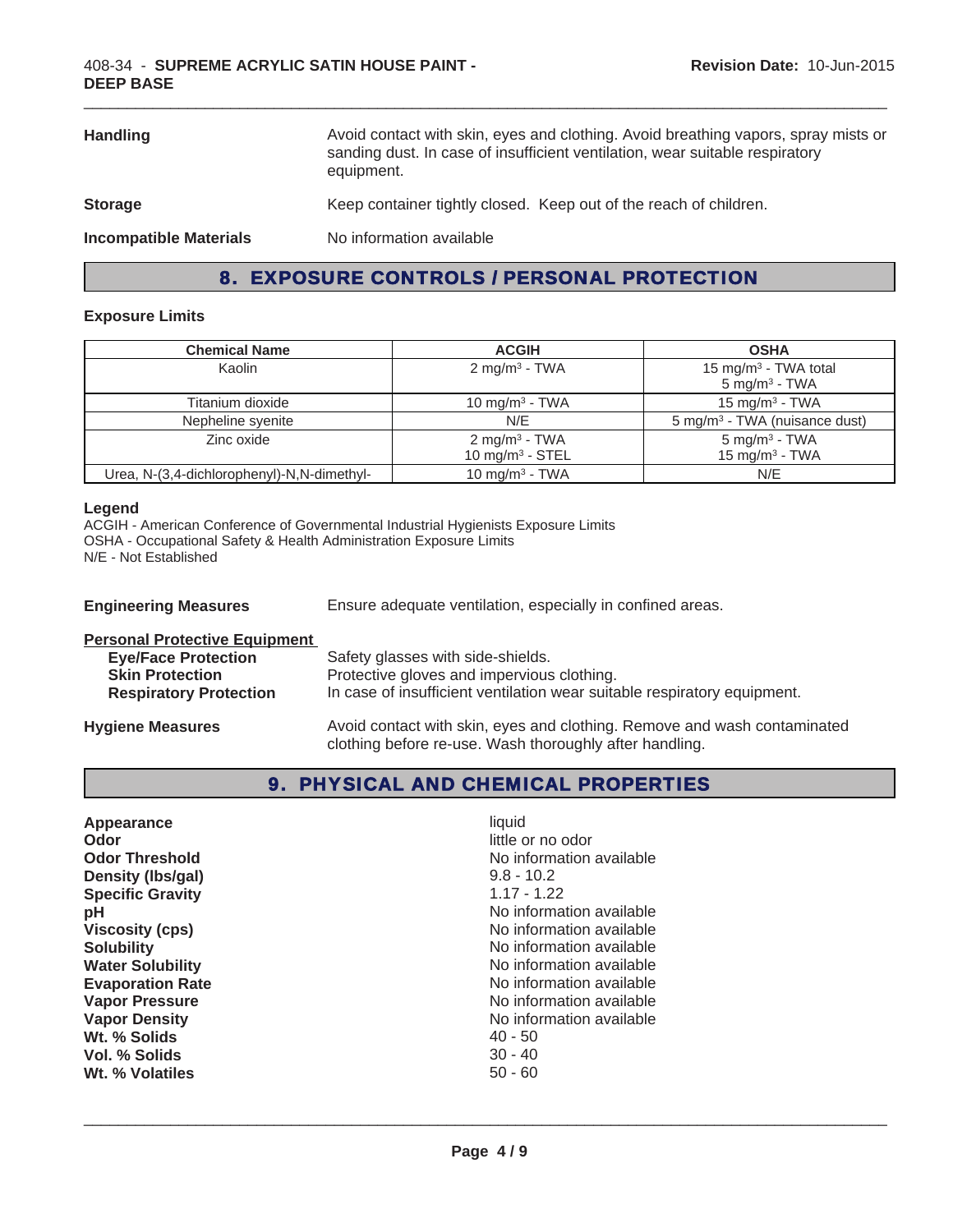| Vol. % Volatiles                               | $60 - 70$                |
|------------------------------------------------|--------------------------|
| <b>VOC Regulatory Limit (g/L)</b>              | < 100                    |
| <b>Boiling Point (°F)</b>                      | 212                      |
| <b>Boiling Point (°C)</b>                      | 100                      |
| <b>Freezing Point (°F)</b>                     | 32                       |
| <b>Freezing Point (°C)</b>                     | 0                        |
| Flash Point (°F)                               | Not applicable           |
| Flash Point (°C)                               | Not applicable           |
| <b>Flash Point Method</b>                      | Not applicable           |
| Flammability (solid, gas)                      | Not applicable           |
| <b>Upper Explosion Limit</b>                   | Not applicable           |
| <b>Lower Explosion Limit</b>                   | Not applicable           |
| <b>Autoignition Temperature (°F)</b>           | No information available |
| <b>Autoignition Temperature (°C)</b>           | No information available |
| <b>Decomposition Temperature (°F)</b>          | No information available |
| Decomposition Temperature (°C)                 | No information available |
| <b>Partition Coefficient (n-octanol/water)</b> | No information available |
|                                                |                          |

# 10. STABILITY AND REACTIVITY

 $\_$  ,  $\_$  ,  $\_$  ,  $\_$  ,  $\_$  ,  $\_$  ,  $\_$  ,  $\_$  ,  $\_$  ,  $\_$  ,  $\_$  ,  $\_$  ,  $\_$  ,  $\_$  ,  $\_$  ,  $\_$  ,  $\_$  ,  $\_$  ,  $\_$  ,  $\_$  ,  $\_$  ,  $\_$  ,  $\_$  ,  $\_$  ,  $\_$  ,  $\_$  ,  $\_$  ,  $\_$  ,  $\_$  ,  $\_$  ,  $\_$  ,  $\_$  ,  $\_$  ,  $\_$  ,  $\_$  ,  $\_$  ,  $\_$  ,

| <b>Reactivity</b>                         | Not Applicable                           |
|-------------------------------------------|------------------------------------------|
| <b>Chemical Stability</b>                 | Stable under normal conditions.          |
| <b>Conditions To Avoid</b>                | Prevent from freezing.                   |
| <b>Incompatible Materials</b>             | No materials to be especially mentioned. |
| <b>Hazardous Decomposition Products</b>   | None under normal use.                   |
| <b>Possibility Of Hazardous Reactions</b> | None under normal conditions of use.     |

# 11. TOXICOLOGICAL INFORMATION

**Product Information**

**Information on likely routes of exposure**

**Principal Routes of Exposure** Eye contact, skin contact and inhalation.

**Acute Toxicity** 

**Product Information** No information available

**Information on toxicological effects**

**Symptoms** No information available

# **Delayed and immediate effects as well as chronic effects from short and long-term exposure**

| Eye contact         | May cause slight irritation.                                                      |
|---------------------|-----------------------------------------------------------------------------------|
| <b>Skin contact</b> | Substance may cause slight skin irritation. Prolonged or repeated contact may dry |
|                     | skin and cause irritation.                                                        |
| <b>Inhalation</b>   | May cause irritation of respiratory tract.                                        |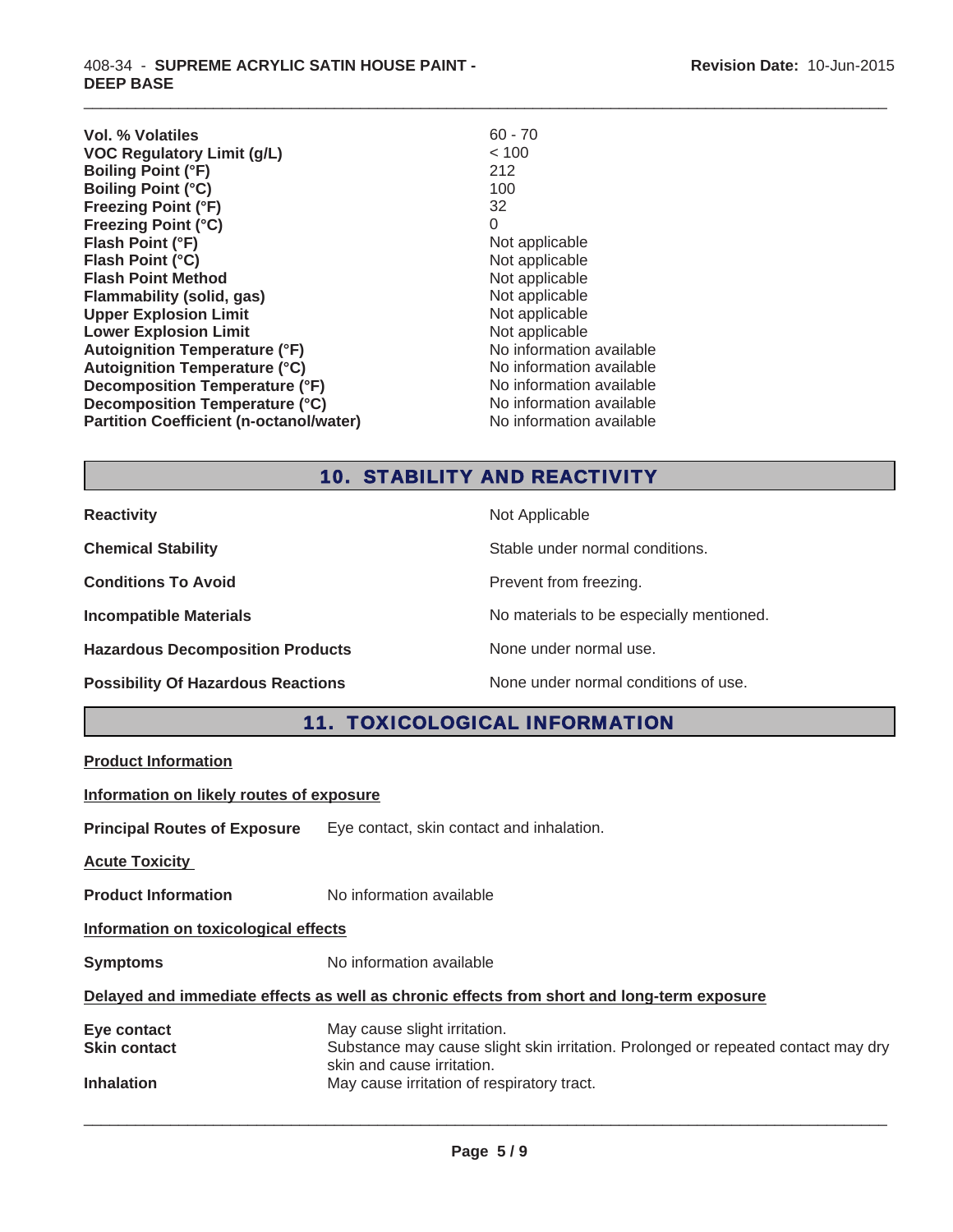| Ingestion                       | Ingestion may cause gastrointestinal irritation, nausea, vomiting and diarrhea. |
|---------------------------------|---------------------------------------------------------------------------------|
| Sensitization:                  | No information available                                                        |
| <b>Neurological Effects</b>     | No information available.                                                       |
| <b>Mutagenic Effects</b>        | No information available.                                                       |
| <b>Reproductive Effects</b>     | No information available.                                                       |
| <b>Developmental Effects</b>    | No information available.                                                       |
| <b>Target Organ Effects</b>     | No information available.                                                       |
| <b>STOT - single exposure</b>   | No information available                                                        |
| <b>STOT - repeated exposure</b> | No information available                                                        |
| Other adverse effects           | No information available.                                                       |
| <b>Aspiration Hazard</b>        | No information available                                                        |

 $\_$  ,  $\_$  ,  $\_$  ,  $\_$  ,  $\_$  ,  $\_$  ,  $\_$  ,  $\_$  ,  $\_$  ,  $\_$  ,  $\_$  ,  $\_$  ,  $\_$  ,  $\_$  ,  $\_$  ,  $\_$  ,  $\_$  ,  $\_$  ,  $\_$  ,  $\_$  ,  $\_$  ,  $\_$  ,  $\_$  ,  $\_$  ,  $\_$  ,  $\_$  ,  $\_$  ,  $\_$  ,  $\_$  ,  $\_$  ,  $\_$  ,  $\_$  ,  $\_$  ,  $\_$  ,  $\_$  ,  $\_$  ,  $\_$  ,

## **Numerical measures of toxicity**

**The following values are calculated based on chapter 3.1 of the GHS document**

| <b>ATEmix (oral)</b>   | 78253 mg/kg  |
|------------------------|--------------|
| <b>ATEmix (dermal)</b> | 679699 mg/kg |

#### **Component**

## **Acute Toxicity**

Kaolin LD50 Oral: > 5000 mg/kg (Rat) Titanium dioxide LD50 Oral: > 10000 mg/kg (Rat) LD50 Dermal:  $> 10000$  mg/m<sup>3</sup> (Rabbit) LC50 Inhalation (Dust):  $> 6.82$  mg/L (Rat, 4 hr.) Zinc oxide LD50 Oral: 5000 mg/kg (Rat) LC50 Inhalation (Dust):  $> 5700$  mg/m<sup>3</sup> (Rat, 4 hr.) Urea, N-(3,4-dichlorophenyl)-N,N-dimethyl-LD50 Oral: 1017 mg/kg (Rat) LD50 Dermal: > 5000 mg/kg (Rat)

## **Carcinogenicity**

*The information below indicates whether each agency has listed any ingredient as a carcinogen:.*

| <b>Chemical Name</b> | <b>IARC</b>          | <b>NTP</b> | <b>OSHA Carcinogen</b> |
|----------------------|----------------------|------------|------------------------|
|                      | 2B<br>Possible Human |            | Listed                 |
| Titanium dioxide     | Carcinogen           |            |                        |

. Although IARC has classified titanium dioxide as possibly carcinogenic to humans (2B), their summary concludes: "No significant exposure to titanium dioxide is thought to occur during the use of products in which titanium dioxide is bound to other materials, such as paint."

## **Legend**

IARC - International Agency for Research on Cancer NTP - National Toxicity Program OSHA - Occupational Safety & Health Administration

# 12. ECOLOGICAL INFORMATION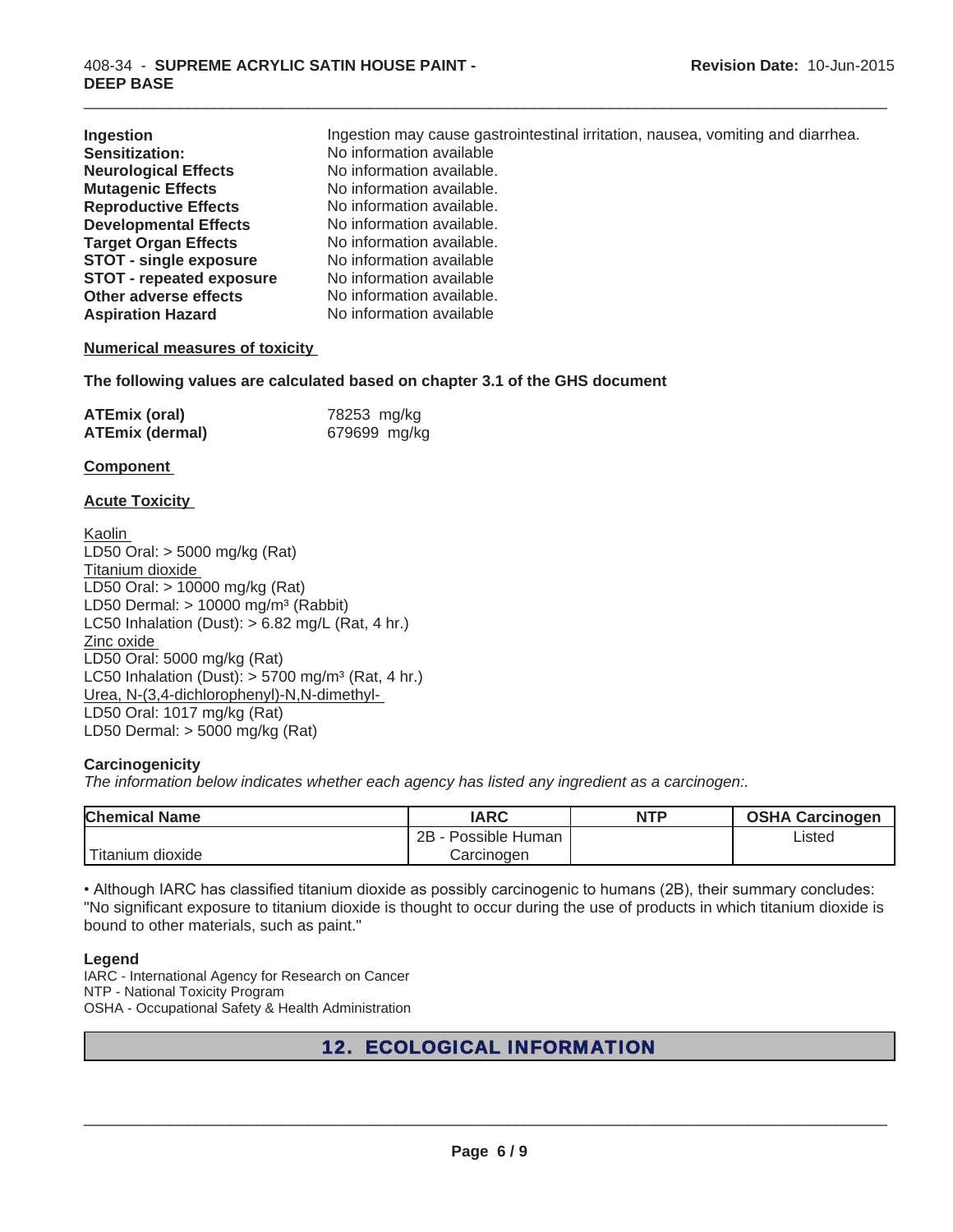# **Ecotoxicity Effects**

The environmental impact of this product has not been fully investigated.

 $\_$  ,  $\_$  ,  $\_$  ,  $\_$  ,  $\_$  ,  $\_$  ,  $\_$  ,  $\_$  ,  $\_$  ,  $\_$  ,  $\_$  ,  $\_$  ,  $\_$  ,  $\_$  ,  $\_$  ,  $\_$  ,  $\_$  ,  $\_$  ,  $\_$  ,  $\_$  ,  $\_$  ,  $\_$  ,  $\_$  ,  $\_$  ,  $\_$  ,  $\_$  ,  $\_$  ,  $\_$  ,  $\_$  ,  $\_$  ,  $\_$  ,  $\_$  ,  $\_$  ,  $\_$  ,  $\_$  ,  $\_$  ,  $\_$  ,

# **Product Information**

#### **Acute Toxicity to Fish**

No information available

# **Acute Toxicity to Aquatic Invertebrates**

No information available

#### **Acute Toxicity to Aquatic Plants**

No information available

## **Persistence / Degradability**

No information available.

## **Bioaccumulation / Accumulation**

No information available.

## **Mobility in Environmental Media**

No information available.

**Ozone** No information available

## **Component**

## **Acute Toxicity to Fish**

Titanium dioxide LC50: > 1000 mg/L (Fathead Minnow - 96 hr.) Urea, N-(3,4-dichlorophenyl)-N,N-dimethyl-LC50: 3.5 mg/L (Rainbow Trout - 96 hr.)

# **Acute Toxicity to Aquatic Invertebrates**

No information available

## **Acute Toxicity to Aquatic Plants**

No information available

|                              | <b>13. DISPOSAL CONSIDERATIONS</b>                                                                                                                                                                                                    |
|------------------------------|---------------------------------------------------------------------------------------------------------------------------------------------------------------------------------------------------------------------------------------|
| <b>Waste Disposal Method</b> | Dispose of in accordance with federal, state, provincial, and local regulations.<br>Local requirements may vary, consult your sanitation department or<br>state-designated environmental protection agency for more disposal options. |
|                              | <b>14. TRANSPORT INFORMATION</b>                                                                                                                                                                                                      |
| <b>DOT</b>                   | Not regulated                                                                                                                                                                                                                         |
| <b>ICAO / IATA</b>           | Not regulated                                                                                                                                                                                                                         |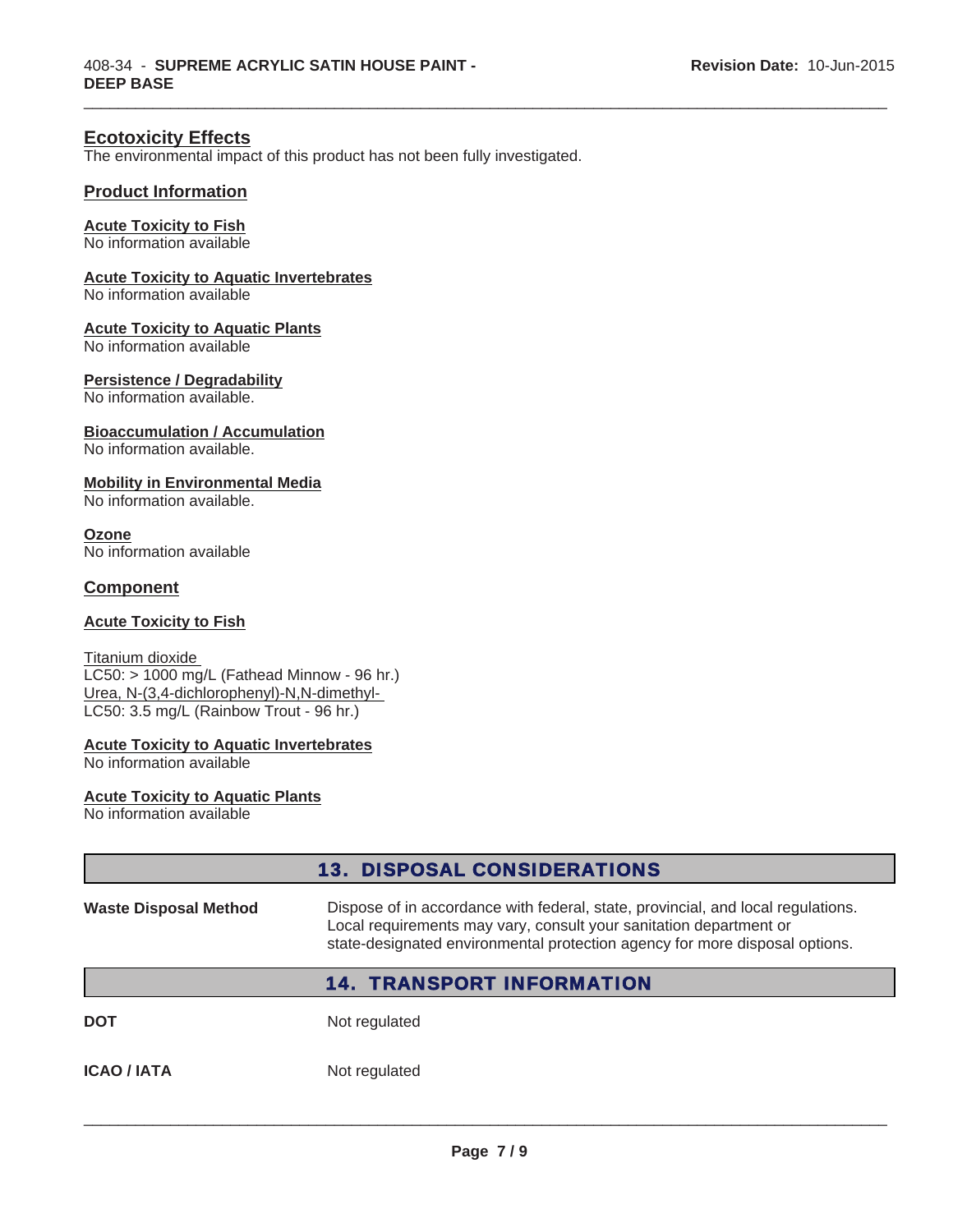**IMDG / IMO** Not regulated

# 15. REGULATORY INFORMATION

 $\_$  ,  $\_$  ,  $\_$  ,  $\_$  ,  $\_$  ,  $\_$  ,  $\_$  ,  $\_$  ,  $\_$  ,  $\_$  ,  $\_$  ,  $\_$  ,  $\_$  ,  $\_$  ,  $\_$  ,  $\_$  ,  $\_$  ,  $\_$  ,  $\_$  ,  $\_$  ,  $\_$  ,  $\_$  ,  $\_$  ,  $\_$  ,  $\_$  ,  $\_$  ,  $\_$  ,  $\_$  ,  $\_$  ,  $\_$  ,  $\_$  ,  $\_$  ,  $\_$  ,  $\_$  ,  $\_$  ,  $\_$  ,  $\_$  ,

# **International Inventories**

| <b>TSCA: United States</b> | Yes - All components are listed or exempt. |
|----------------------------|--------------------------------------------|
| <b>DSL: Canada</b>         | Yes - All components are listed or exempt. |

# **Federal Regulations**

#### **SARA 311/312 hazardous categorization**

| Acute Health Hazard               | N٥  |
|-----------------------------------|-----|
| Chronic Health Hazard             | Yes |
| Fire Hazard                       | N٥  |
| Sudden Release of Pressure Hazard | N∩  |
| Reactive Hazard                   | N∩  |

## **SARA 313**

Section 313 of Title III of the Superfund Amendments and Reauthorization Act of 1986 (SARA). This product contains a chemical or chemicals which are subject to the reporting requirements of the Act and Title 40 of the Code of Federal Regulations, Part 372:

*None*

#### **Clean Air Act, Section 112 Hazardous Air Pollutants (HAPs) (see 40 CFR 61)**

This product contains the following HAPs:

*None*

# **State Regulations**

#### **California Proposition 65**

*This product may contain small amounts of materials known to the state of California to cause cancer or reproductive harm.*

## **State Right-to-Know**

| <b>Chemical Name</b>                 | <b>Massachusetts</b> | <b>New Jersey</b> | Pennsylvania |
|--------------------------------------|----------------------|-------------------|--------------|
| Kaolin                               |                      |                   |              |
| Titanium dioxide                     |                      |                   |              |
| Zinc oxide                           |                      |                   |              |
| Urea,                                |                      |                   |              |
| N-(3,4-dichlorophenyl)-N,N-dimethyl- |                      |                   |              |

#### **Legend**

X - Listed

# 16. OTHER INFORMATION